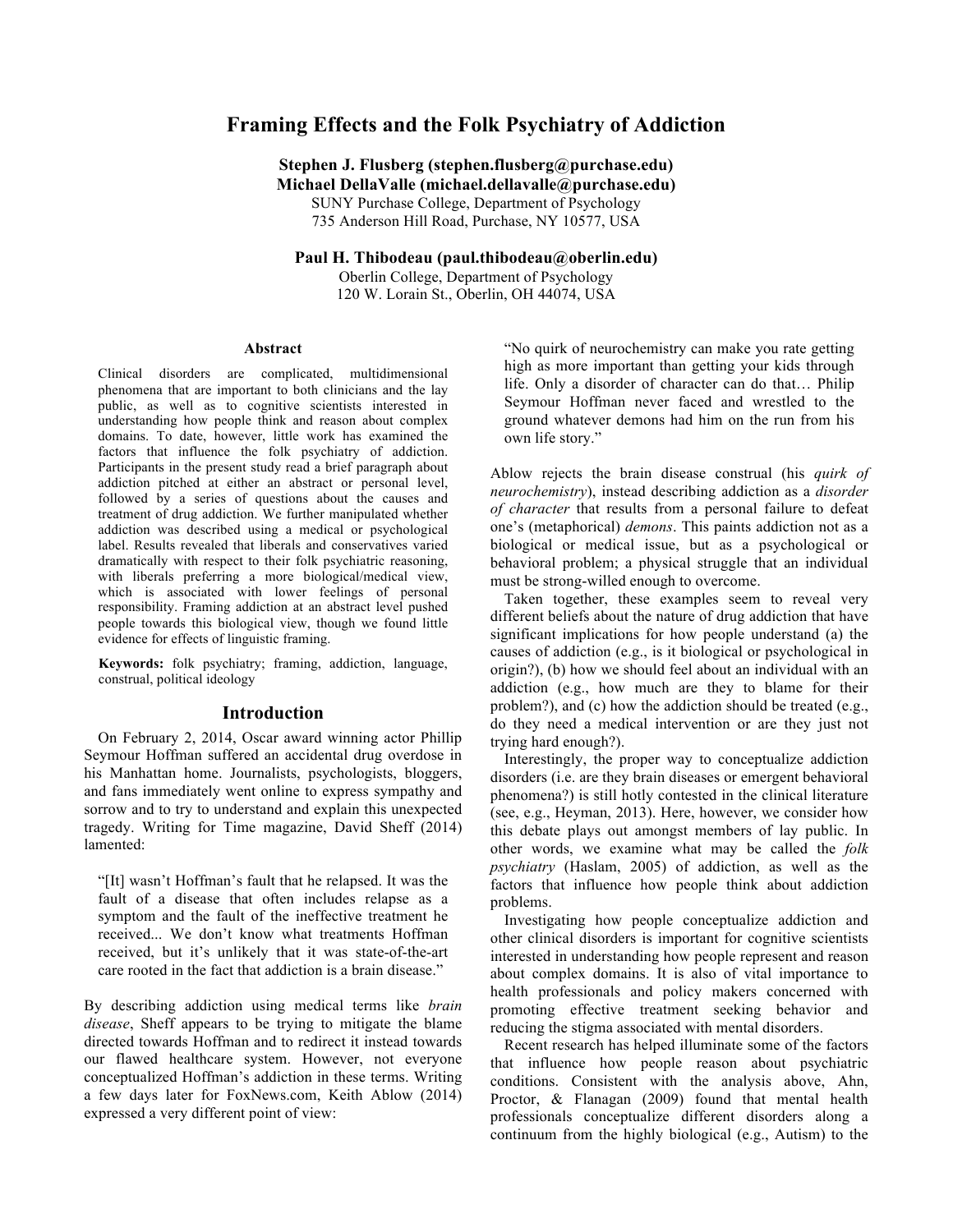highly non-biological (e.g., adjustment disorders), which is associated with how they understand the causes and preferred treatment options for these conditions (e.g., medical treatments tend to be recommended for disorders on the biological end of the spectrum). This biological/medical continuum is also a key dimension in folk psychiatric reasoning (Haslam, 2005), though in general both clinicians and novices hold less essentialist beliefs about mental disorders as compared to other medical conditions (Ahn, Flanagan, Marsh, & Sanislow, 2006).

Importantly, researchers have found that simple interventions can influence the extent to which people conceive of complex health conditions as biological, which in turn affects other cognitive and behavioral outcomes. Hoyt, Burnette, and Auster-Gussman (2014), for instance, found that when overweight participants read an article that described obesity as a *disease*, they felt less concerned about their weight and were more likely to make unhealthy food choices. This suggests that "medicalizing" a complex health condition like obesity can lead to lowered feelings of responsibility and control over the issue, leading people to expend less effort in dealing with it. Similar manipulations, however, can also lead people to support progressive public policy interventions that help protect obese individuals (Thibodeau, Perko, & Flusberg, *under review*).

Likewise, biological explanations for depression and generalized anxiety disorder can lead to lowered ascriptions of personal responsibility for these conditions, along with increased prognostic pessimism about their duration and treatment, and a reduction in empathy for individuals with the disorder (Lebowitz & Ahn, 2014; Lebowitz, Ahn, & Nolen-Hoeksema, 2013; Lebowitz, Pyun, & Ahn, 2014). For this reason, and perhaps surprisingly, it seems that medicalizing a mental disorder can actually cause an increase in the stigma associated with that disorder.

In the present study, we sought to understand how people think and reason about addiction, and what factors might influence how people conceptualize drug addiction in particular. Participants in our study read a brief paragraph about addiction and then responded to a series of questions about the causes addiction, what individuals with an addiction should do for treatment, and what society as a whole should do to address the issue.

We manipulated two key variables in attempt to influence folk psychiatric reasoning: language and construal level. For half of our participants, the first sentence of the paragraph described addiction using a medical label (*disease* or *neurological disorder*). For the other half, we used a psychological label (*demon* or *behavioral problem*). Recent research has found that even a one-word linguistic framing manipulation can affect how people reason about a complex domain like crime (Thibodeau & Boroditsky, 2011). Therefore we hypothesized that being exposed to a medical label would result in a more biologically oriented mental model of addiction.

We also manipulated whether the paragraph was pitched a relatively abstract level (describing addiction in terms of general symptoms and statistics) or a more personal level (describing the specific addiction issue and symptoms facing an individual). Research on construal level theory has found that thinking about behavior in a more abstract way leads to greater essentialization (Liberman, Trope, & Stephan, 2007), and therefore we predicted that participants who read the abstract story would also generate a more biologically oriented mental model of addiction.

Finally, we were also interested in particular individual differences that might affect how people conceptualize addiction. For example, research on obesity has found that liberals and those with personal experience with obesity tend to prefer explanations that attribute less blame to overweight individuals, like biological descriptions (Thibodeau, Perko, & Flusberg, *under review*). This is consistent with the observation that conservative ideology is characterized by an emphasis on personal responsibility, and members of a stigmatized group are typically motivated to view it as something they do not have full control over (Oliver & Lee, 2005; see also the quotations above). Thus we predicted that liberals and those with a personal experience with addiction would support more biologically oriented models of addiction.

# **Experiment**

## **Methods**

**Participants** We recruited and paid 813 participants through Amazon's Mechanical Turk. We used Turk's exclusion capabilities to ensure that participants lived in the United States and had a good performance record on pervious tasks (90% or greater). Data from 64 participants were excluded because they either took the survey more than once (as evidenced by a repeated IP address;  $N=17$ ) or failed our manipulation check  $(N=47)$ , leaving data from 749 participants for analysis.

Participants ranged in age from 18-79 years old (*M* = 31.5,  $SD = 10.7$ ). The political affiliation of participants was skewed liberal, with 41.5%, 43.8% and 14.7% identifying as Democrat, Independent, and Republican, respectively. On a 101-point continuous scale of political ideology  $(0 =$ extremely liberal,  $100 =$  extremely conservative), the mean was 38.7 (*SD* = 25.4).

**Materials & Procedure** The study consisted of a 2 (story type: abstract vs. personal) X 4 (label: demon, behavioral problem, disease, neurological disorder) between-subjects design, yielding 8 individual conditions. It was created using Qualtrics online survey software.

Participants first read a brief paragraph that discussed the issue of addiction in one of two ways. For half of the participants, the paragraph was pitched at a more abstract level, using statistics drawn from the CDC website (www.cdc.gov) to demonstrate that the issue is important and widespread. For the other half of participants, the paragraph was pitched at a personal level and described an individual named John dealing with addiction, detailing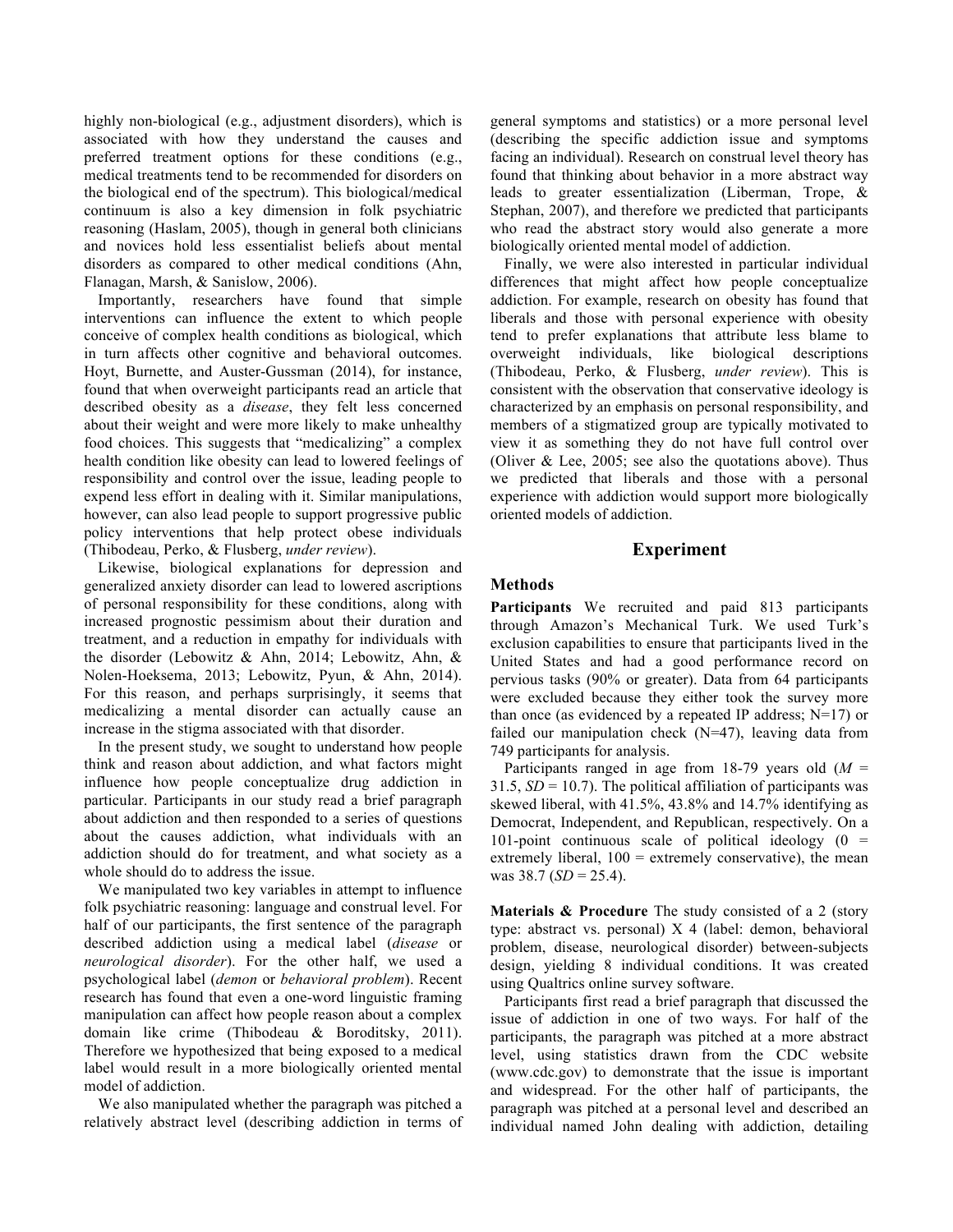many of the the same symptoms included in the abstract paragraph as they played out in his life.

For both story types, the first sentence of the paragraph framed addiction using one of four labels: *demon*, *behavioral problem*, *disease*, and *neurological disorder*. We considered *demon* and *behavioral problem* to be "psychological" labels that treat addiction as person-level phenomenon and ascribe relatively more blame to the addict. We considered *disease* and *neurological disorder* to be "medical" labels that treat addiction as a sub-personal, biologically based phenomenon and ascribe relatively less blame to the addict<sup>1</sup> (see Appendix for full paragraph texts).

After participants read the paragraph, they responded to a series of target and demographics questions. First, they were asked, "How should someone deal with drug addiction?" They had to rank order their top three choices from a list of seven options (presented in a randomized order) by dragging their choices into a response box. The options included: "seek medical treatment" (coded as a *medical* response in our analysis), "seek therapy", "join a support group like Narcotics Anonymous" (both coded as *psychological* responses), "learn self-discipline", "spend (more) time with friends and family", and "see a local spiritual figure" (coded as *informal* responses).

Second, they were asked: "What should we as a society do to deal with the rising rates of drug addiction?" and again rank ordered their top three choices from a list of options. The options included "improve education", "work against drug stigma by raising awareness" (both coded as *education* responses), "Reduce economic inequality", "legalize drugs", harsher punishments and/or more police enforcement for drug offenses (all coded as *policy* responses), "improve genetic testing / modification / engineering techniques", "better mental health services" (both coded as *healthcare* responses).

Third, they were asked: "Why do people become addicted to drugs?" and again rank ordered their top three choices from a list of options. The options included: "physical or chemical abnormality in the brain", "it is in their genes" (both coded as *biological* responses), "bad parenting", "living in a bad neighborhood", "social pressures" (coded as *social* responses), "self-medication", "lack of self discipline or character", "poor life decisions" (coded as *individual*  responses).

Next, participants used a slider bar ranging from 0 (not at all responsible) to 100 (completely responsible) to indicate "How responsible for the current state of their lives are

those who are experiencing drug addiction?" After this they rank ordered eight different issues based on how much stigma they associated with each one. The issues included obesity, anorexia, autism, cigarette smoking, drug addiction, adultery, dropping out of school, and depression.

Finally, they completed a brief set of demographics questions, as well as a manipulation check question (multiple-choice with three response options) to ensure they were paying attention when they read the original paragraph. For those who read the abstract paragraph, the manipulation check required them to indicate in which year the addiction statistics in the paragraph had been published (correct response: 2011). For those who read the personal paragraph, they had to indicate why John started using drugs (correct response: because his friends were into them). The demographics questions included age, political affiliation, a continuous measure of political ideology registered on a 101-point sliding scale ranging from 0 (very liberal) to 100 (very conservative), and a free response to the question: "have you or any of your friends or family experienced drug addiction? If so, what was done about it?" (These responses were coded as "yes", "no", and "N/A" for the purpose of our analyses).

## **Results & Discussion**

This study yielded a large and complex dataset consisting of many overlapping categorical variables. For ease of exposition, we focus here on the main effects that relate to our original research hypotheses by examining responses to our target questions for each experimental and individual difference variable of interest. Though the interactions between these variables may be interesting and important, our sample sizes were not large enough to reliably detect and interpret what may be relatively small effects. Therefore, we leave it to future work to isolate some of these key interactions.

Because our sample was skewed towards Democrats and Independents, to analyze potential effects of political beliefs on folk psychiatric reasoning we used a median split on our continuous measure of political ideology to create "liberal" and "conservative" groups consisting of roughly equal numbers of participants (N=385 and N=364, respectively). Since these groups were also skewed slightly liberal (median=39), it is likely that we are underestimating the effects of political ideology on folk psychiatric reasoning.

For the three questions in which participants rank-ordered their top three choices, we only present analyses for the top choice for each question (using the coding scheme described above). See Figure 1 for a graphical depiction of these data.

**Effects of Story Framing** We first analyzed responses to the question "How should someone deal with addiction?" by conducting a 2 (story type: abstract vs. personal) X 3 (response category: informal vs. medical vs. psychological) chi-square test of independence. The results indicated that those who read the abstract paragraph were more likely to choose medical treatments, while those who read the

 $1$  Data from a norming study supported these intuitions: 125 naïve participants filled out a survey on their first day of an Introduction to Psychology course where they rated each label (using a 0-100% scale) on the extent to which a person experiencing such an issue is generally *responsible* for the current state of their lives. Pairedsample t-tests revealed no difference in responsibility ratings for *demon* (*M*=57.0, *SD*=29.5) and *behavioral problem* (*M*=55.3, *SD*=28.7; *p*=0.66), but both of these labels yielded reliably higher responsibility ratings than *disease* (*M*=33.9, *SD*=28.3) and *neurological disorder* (*M*=25.1, *SD*=28.9; *p's* < 0.001).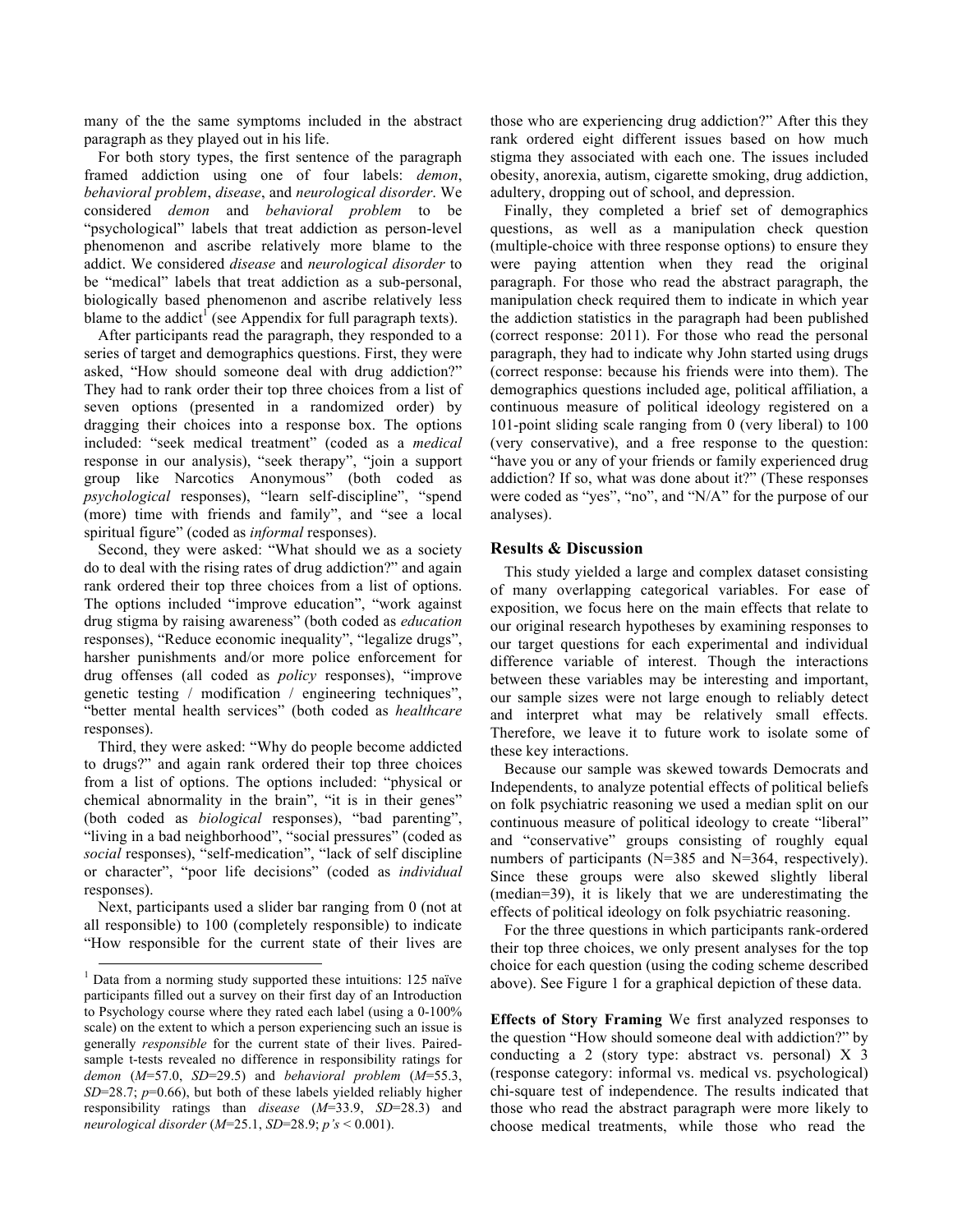

Figure 1. Proportion of (coded) top-choice responses for each of the three rank-order target questions for each variable of interest. Error bars represent standard errors of the proportions.

personal paragraph were relatively more likely to choose psychological treatments,  $\chi^2(2)=12.98$ ,  $p=.002$ . This is consistent with the notion that concrete, personal construals shift attention to the psychological aspects of a condition, while abstract construals highlight more enduring patterns that may best be captured by biological models.

Second, we analyzed responses to the question "How should society deal with addiction?" by conducting a 2 (story type: abstract vs. personal) X 3 (response category: education vs. healthcare vs. policy) chi-square test of independence, but found no effects of story framing, *χ* 2 (2)=3.77, *p*=0.152.

Third, we analyzed responses to the question "Why do people become addicted to drugs?" by conducting a 2 (story type: abstract vs. personal) X 3 (response category: individual vs. biological vs. social) chi-square test of independence, but again found no effect of story framing, *χ* 2 (2)=2.31, *p*=0.315.

Finally, we examined participants' choice of the most stigmatized condition by coding whether they put addiction first or not. Participants who read the personal story were marginally more likely to think that addiction was the most stigmatized condition,  $\chi^2(1)=2.72$ ,  $p=0.099$ .

**Effects of Label Framing** We first analyzed responses to the question "How should someone deal with addiction?" by conducting a 2 (label type: medical vs. psychological) X 3 (response category: informal vs. medical vs. psychological) chi-square test of independence, but found no effects of label framing,  $\chi^2(2)=2.29$ , *p*=0.32.

Second, we analyzed responses to the question "How should society deal with addiction?" by conducting a 2 (label type: medical vs. psychological) X 3 (response category: education vs. healthcare vs. policy) chi-square test of independence, but found only a very marginal trend,  $\chi^2(2)=4.28$ ,  $p=0.12$ . This trend suggests that participants exposed to a medical label were slightly more likely to choose a policy-based response, while those exposed to a psychological label were slightly more likely to choose an education-based response.

Third, we analyzed responses to the question "Why do people become addicted to drugs?" by conducting a 2 (label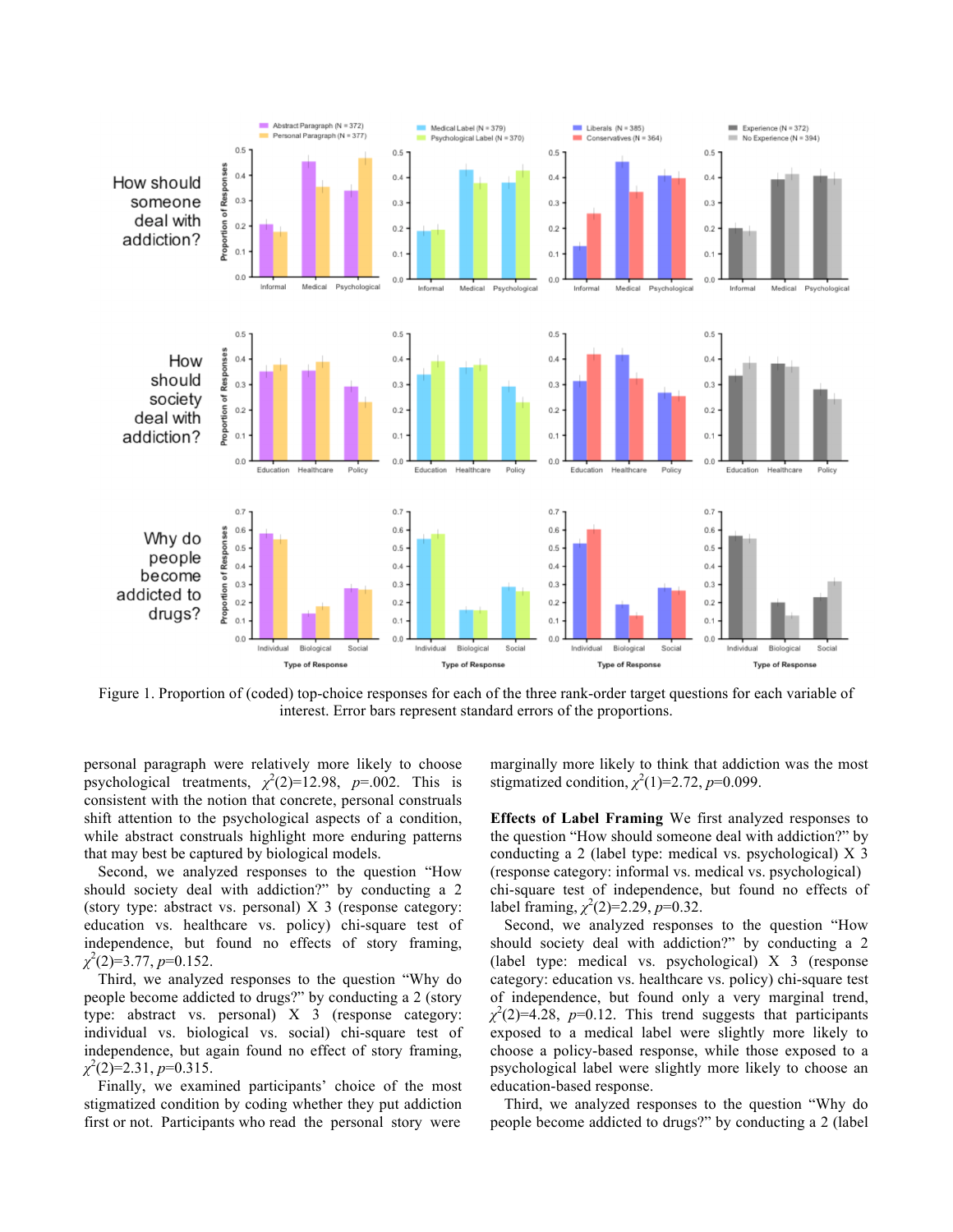type: medical vs. psychological) X 3 (response category: individual vs. biological vs. social) chi-square test of independence, but found no effects of story framing,  $\chi^2(2)=0.68, p=0.71.$ 

Finally, we examined participants' top choice for most stigmatized condition by coding whether they put addiction first or not, but there was no effect of label framing,  $\chi^2(1)=2.01, p=0.16.$ 

**Effects of Political Ideology** We first analyzed responses to the question "How should someone deal with addiction?" by conducting a 2 (ideology median split: liberal vs. conservative) X 3 (response category: informal vs. medical vs. psychological) chi-square test of independence. We found that conservatives were more likely to suggest informal treatment options while liberals were more likely to suggest medical treatments,  $\chi^2(2)=22.62$ ,  $p<0.001$ . This is consistent with the notion that the medicalization of certain clinical disorders, which downplays personal responsibility, has more support amongst liberals.

Second, we analyzed responses to the question "How should society deal with addiction?" by conducting a 2 (ideology: liberal vs. conservative) X 3 (response category: education vs. healthcare vs. policy) chi-square test of independence. We found that liberals were more likely to suggest healthcare-based solutions, while conservatives were more likely to suggest education-based strategies,  $\chi^2(2)$ =10.29, *p*=0.006. This is consistent with the results of the previous question, suggesting that liberals are more likely to prefer a medical or biological view of addiction.

Third, we analyzed responses to the question "Why do people become addicted to drugs?" by conducting a 2 (ideology: liberal vs. conservative) X 3 (response category: individual vs. biological vs. social) chi-square test of independence. We found that liberals were more likely to suggest biological causes, while conservatives were more likely to suggest individual causes, again consistent with the findings for the first two questions,  $\chi^2(2)=6.43$ ,  $p=0.04$ .

Finally, we examined participants' top choice for most stigmatized condition by coding whether they put addiction first or not. Liberals in our sample were more likely to view addiction as the most stigmatized condition,  $\chi^2(1)=6.48$ , *p*=0.01. This is consistent with the notion that liberals are more likely to have biological or medicalized view of addiction, which previous research has shown to be associated with greater stigma and lower empathy.

**Effects of Personal Experience** 31 participants chose not to respond to the question of whether they or anyone they know had dealt with an addiction problem and were therefore excluded from analysis. Of the remaining participants, 394 responded "No" and 324 responded in a way that was coded as "Yes" by the experimenters.

We first analyzed responses to the question "How should someone deal with addiction?" by conducting a 2 (personal experience: yes vs. no) X 3 (response category: informal vs. medical vs. psychological) chi-square test of independence,

but found no effects of personal experience,  $\chi^2(2)=0.36$ , *p*=0.84.

Second, we analyzed responses to the question "How should society deal with addiction?" by conducting a 2 (personal experience: yes vs. no) X 3 (response category: education vs. healthcare vs. policy) chi-square test of independence, but again found no effect of personal experience,  $\chi^2(2)=2.21, p=0.33$ .

Third, we analyzed responses to the question "Why do people become addicted to drugs?" by conducting a 2 (personal experience: yes vs. no) X 3 (response category: individual vs. biological vs. social) chi-square test of independence. We found that people with personal experience with addiction were more likely to point to biological causes, while people with no personal experience were more likely to point to social causes,  $\chi^2(2)=10.34$ , *p*<0.006. This is consistent with research showing that people with a stigmatized condition (e.g., obesity) are more likely to view that condition as caused by biological factors.

Finally, we examined participants' top choice for most stigmatized condition by coding whether they put addiction first or not. We found that people without any personal experience with addiction were less likely to view addiction as stigmatized,  $\chi^2(1)=4.42$ ,  $p=0.036$ . This suggests that people who have either experienced addiction themselves or know someone who has are more aware of the stigma associated with the condition.

**Responsibility Ratings** To assess what factors affected ratings of how responsible for their current situation someone with an addiction is, we fit a 2 (story type: abstract vs. personal) X 2 (label style: medical vs. psychological) ANOVA with the continuous measure of political ideology included as a covariate. There was no main effect of story type,  $F(1, 744)=0.84$ ,  $p=0.36$ , nor was there an interaction between story type and label style,  $F(1, 744)=1.58$ ,  $p=0.21$ . However, there was a marginal main effect of label framing, as participants exposed to a psychological label (*M*=72.3, *SD*=21.8) rated individuals with addiction as slightly more responsible for the state of their life compared to those exposed to a medical label  $(M=69.3, SD=22.3)$ ,  $F(1,$ 744)=2.86, *p*=0.09. In addition, there was significant effect of political ideology, as more conservative participants gave higher responsibility ratings, consistent with a conservative worldview, *F*(1, 744)=44.7, *p*<0.001.

### **General Discussion**

The results of this study help shed light on the factors that influence the folk psychiatry of addiction, even as they raise important questions for future research.

In line with our predictions, describing addiction in an abstract way (as compared to in a personal narrative) led people to suggest more medical treatments, and fewer psychological treatments for the condition (though it did not affect suggestions for what society should do about the issue or what causes addiction). However, we found little support for the role of one-word linguistic framing in shaping